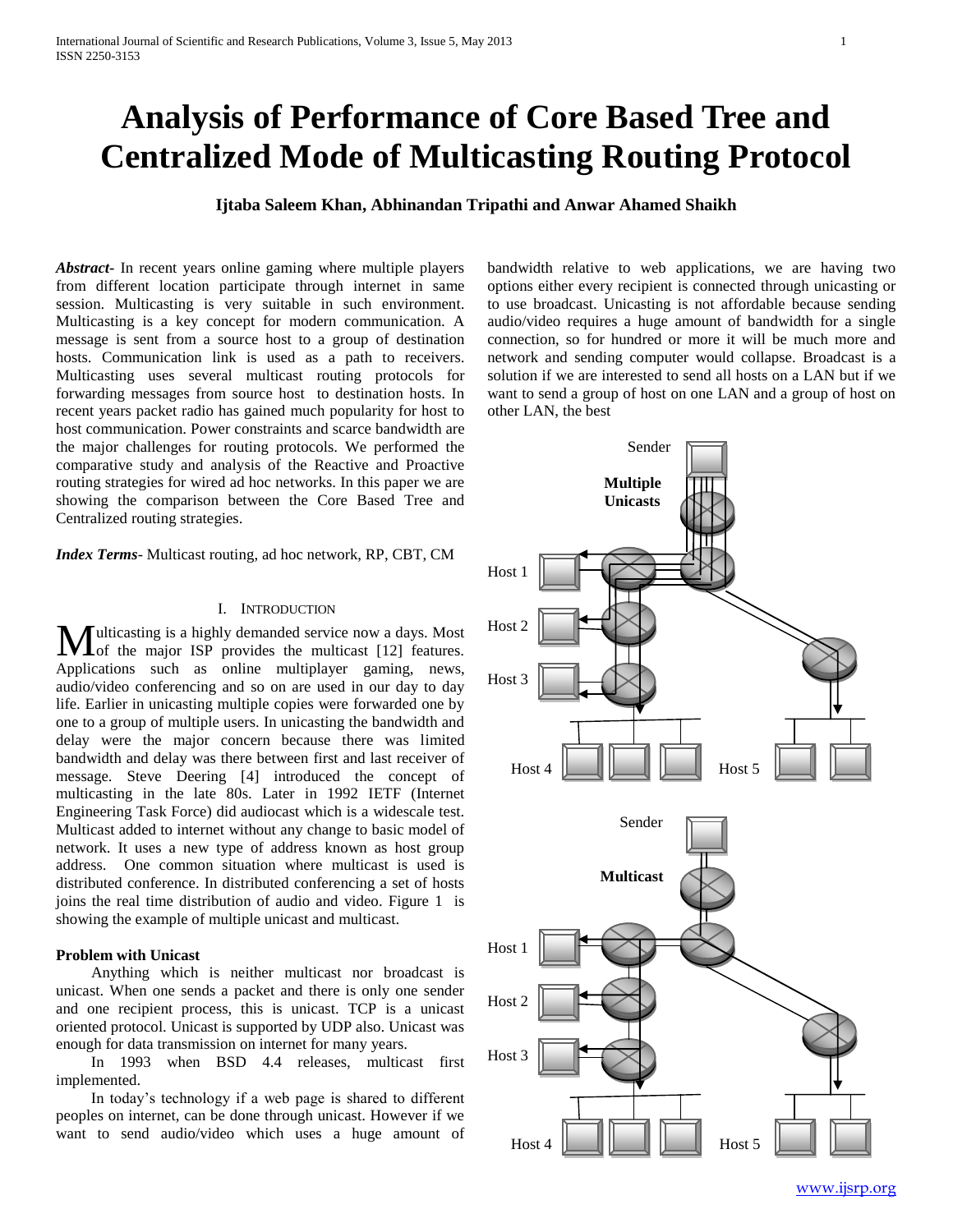Figure: 1 Multiple Unicasts vs Multicast comparison solution will be one in which we want to send packets to a certain specified address. All interested hosts to join the conference must notice that destination address of packet, read that address while traversing the network and send them for demultiplexing to IP layer. These packets are IP packets, are routed at kernel level. The routing algorithm tells the kernel where to route or not to route them.

#### II. ROUTING PROTOCOLS – AN OVERVIEW

 Ad-hoc [1] On Demand Distance Vector Routing (AODV) [2,3] can be used for scalability study of various communication methods such as unicast, multicast, and broadcast. Routes for unicasting and broadcasting are discovered by route discovery mechanism of broadcast. AODV provides broadcast data delivery using source IP address and IP header's Identification field to uniquely identify the packet. Every node maintains two routing tables in AODV first one as Route Table and another as Multicast Route Table. Route discovery in AODV is done as route request/reply cycle. When a route for a particular destination is needed by certain node Route Request is broadcasted. Any node having this route as current route to that particular destination, unicast Route Reply back to the source node. Every node maintains a table as Route Table for these route information. Route Table keeps the information obtained through these Route request and Route reply messages with other routing information. Primary objective of AODV is not only the unicasting, broadcasting, and multicasting, but also minimizing the broadcast of control packet as well as link breakage information is dissemination to the neighboring nodes that uses that link. AODV provides an on-demand route discovery that is when any node requires a route to any particular destination. Node asking for route discovery does not have a pre-recorded route. In the network, each node maintains two separate counters: broadcast ID and sequence number. The freshness of routes is ensured by the sequence number to the node. Each Route Request is uniquely identified by the IP address of source node and broadcast ID together. A node first updates its route table after receiving Route Request message. Updation for sequence number and next hop is done for the source node. This is known as reverse route entry and is used to relay a Route Reply back to the source. A node that responds the Route Request can have the fresh route to destination or destination itself. Nodes fulfilling the above requirements send a Route Reply message back to source. Route Reply receiving nodes increment the Hope Count by one. Route Table updates this entry for destination node and establishes the forward path to the destination. Route Reply is then unicasted towards recorded next hope to the source node. This forward path is established till the Route Reply reaches the source node. Once the Route Reply reaches the source node a route is established from source node to destination node to send data packets. For ad-hoc networks, multicast routing protocol is an extension of AODV. This protocol is known as MAODV[11]. A tree is created with the nodes joining the group. Tree connects group members as well as non routers which are non group members. These routers exist to connect the group members in the tree. Dynamic group membership is there in multicast routing protocol. Routers along with group members are members of the

tree. There is a unique address to identify every multicast group and the freshness of group condition is traced by group sequence number. As we have discussed in AODV any interested node to join any particular group broadcasts a Route Request message. Node having fresh enough routes to that multicast group can give a response by Route Reply message. To become member of such a group which does not exist, node sending message to such groups becomes the leader of group and responsible to maintain that group. Periodically group hello messages are broadcasted to check the tree structure's connectivity. QoS multicast routing protocol are reviewed long in current scenario. Power consumption and energy efficiency are the major concerns in quality of service for multicast routing protocols. QoS extensions to MAODV use the bandwidth, delay and packet loss as characteristic of MAODV. A QoS Route Request is send by the source node. Intermediate nodes forward this Request until it reaches the destination. Destination node forwards the Route Reply by adding a delay time known as predefined node traversal time (NTT). These NTTs are added by all intermediate nodes to the delay values and there routing table is updated. For data transmission minimum delay route is selected. For bandwidth requirements similar techniques are used. One more protocol for managing the group is IGMP. This protocol tells the host's membership information of group to multicast routers. The multicast tree is build using vertices and edges depending on minimum cost or smallest path. The tree can be defined mathematically as G(V,E) where V denote the vertices and E represent the edges of the tree.

#### III. TAXONOMY OF MULTICAST ROUTING PROTOCOLS

 Multicast routing protocols can be classified on various issues into different categories. For instance one can classify them as sparse and dense mode protocol. PIM is one of the protocols which can operate as PIM-SM and PIM-DM. Another way to classify the multicast routing protocol is how the connectivity is initiated and maintained. Two methods in this category are source initiated and receiver initiated connectivity. In source initiated approach source initiates the multicast group formation and a tree is constructed per sender. In source initiated protocol periodically join request is polled, Packet receivers of this join message if they are willing to join responds with reply packets. In receiver initiated approach a join message is flooded by the receiver and a path towards the multicast group is searched. One common technique used in receiver initiated approach is that every group has a node known as rendezvous point to accept join requests. This rendezvous point is also known as the core. The shortest path connection from core to every member of the group is maintained. Multicast routing protocols can also be divided as reactive and proactive protocols. Reactive protocols are on demand protocols, this on demand approach is the best suited mesh or tree network is created whereas due to dynamic variation in topology table driven protocol is used for Manets. Multicast routing protocols further classified as mesh and tree based topology [5]. In tree based protocol only one route from source to destination is available whereas in mesh based protocols there exist more than one path for source destination pair. Tree based topology can be further classified as shared tree [13] and source based shortest path tree.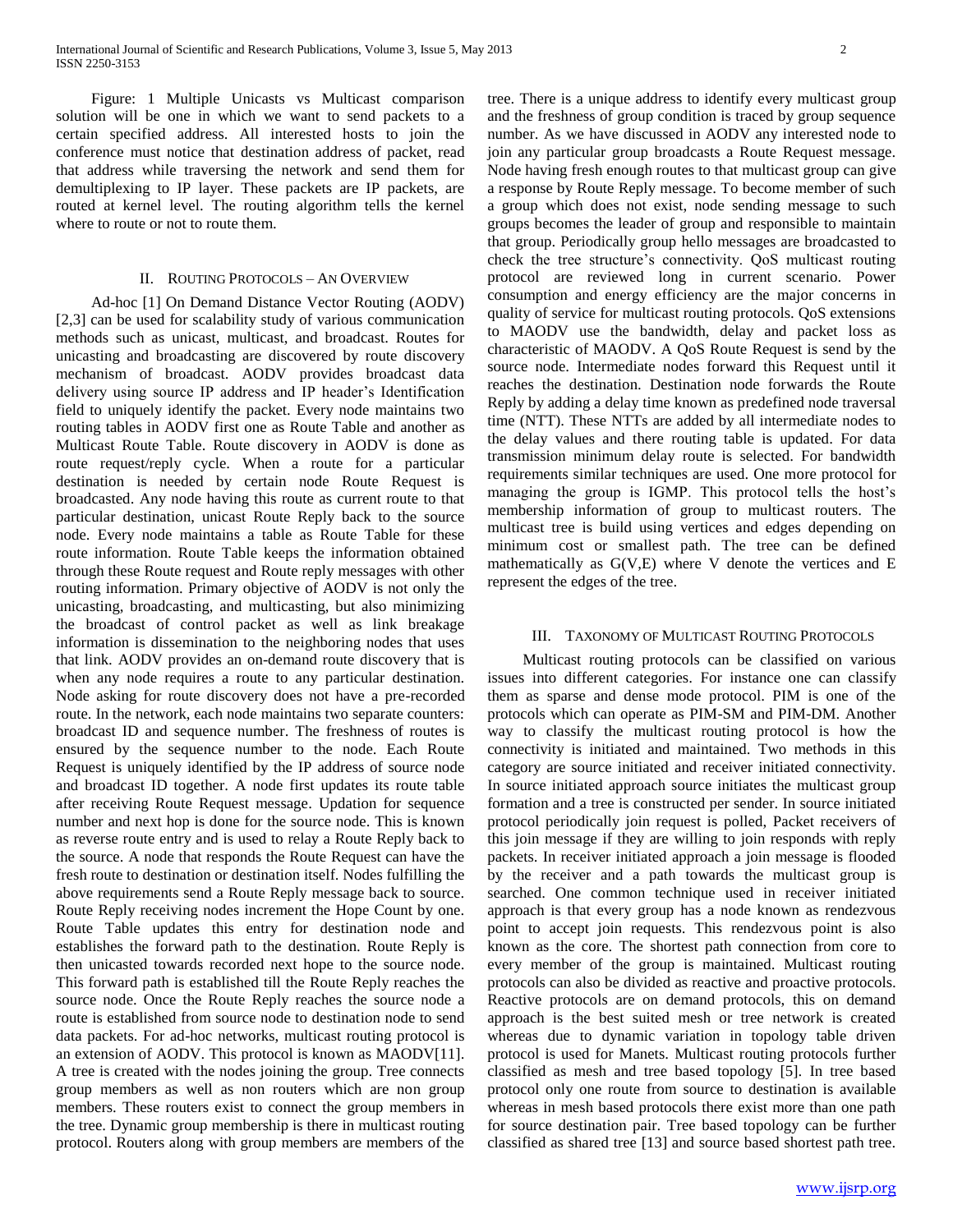In shortest path tree a minimum cost spanning tree is maintained using Dijikstra's algorithm or any other minimum spanning tree algorithm whereas in shared tree a core is selected and data from source is first send to core later it forwards destination by appropriate route. When the group members are densely distributed, shortest path tree is used to minimize the delay. In shared trees resource utilization is much better than shortest path trees. Figure 2 is showing the classification of routing protocols for wired network.



#### **Figure: 2 Classifications of Wired Multicast Protocols**

## IV. MULTICASTING PROTOCOL FOR WIRED NETWORK

#### **Distance Vector Multicast Routing Protocol (DVMRP)**

 Distance vector Multicast Routing protocol [6] is originally driven from Routing Information Protocol. The difference between RIP and DVMRP is that RIP takes the information of next hop and forwards the unicast packets towards the destination whereas DVMRP takes the information of previous hop and makes delivery tree back to the source. Now DVMRP constructs its delivery based on Reverse Path Multicasting. The first packet send from source to destination is flooded across internetwork. Branches which are not coming from any group member are truncated by the use of "prune" message. If a new host joins that pruned branch then a new type of message called "graft" message quickly backs that branch. Prune messages are forwarded hop by hop whereas the graft message are sent one hop back until they reach a node which is available on that multicast delivery tree. DVMRP floods the packets periodically. If there are more than one router present in a subnetwork the one close to the source is elected as incharge to forward multicast messages. Multicast messages are simply discarded by other routers. If the two routers have the same distance from the source then the router having lowest IP address is elected.

## **Multicast Extensions to OSPF (MOSPF)**

 MOSPF[7], an extension of OSPF uses group membership obtained from IGMP and also obtains the unicast routing information from OSPF. For each (source, group) pair MOSPF builds a multicast forwarding tree. MOSPF supports hierarchical routing in which all host are partitioned into autonomous systems. To distribute unicast routing information within an AS,

Interior Gateway Protocol is used. AS is further divided into OSPF area, based on the address range. With the help of these areas border routers can identify every router in that area. Area in OSPF is similar to IP network subnetting. Routing in OSPF can be intra-area routing or inter-area routing as it is limited to single OSPF or multiple OSPF. Intra-area routing runs within a single OSPF area, supporting multicast in which sender and receiver are in the same OSPF area of an autonomous systems. Inter-domain routing is used when the sender and the receiver are in different Autonomous Systems. MOSPF uses area border router (ABR) to support inter-domain routing. These ABR works as inter-area multicast forwarders.

#### **Protocol-Independent Multicast (PIM)**

 Protocol Independent Multicast (PIM)[5] is independent of any particular unicast routing protocol providing scalable multicast routing across the internet. It is developed by Inter Domain Multicast Routing working group of the IETF. Basically PIM have two variations as PIM Dense-Mode (PIM-DM) [9] and PIM Sparse-Mode (PIM-SM) [10]. PIM-DM is a source based multicast routing protocol whereas PIM-SM is core based multicast routing protocol. PIM-DM is suitable for that area where group members are frequently available, densely populated and plentiful bandwidth is available. PIM-SM is suitable when the group members are widely distributed across the globe and bandwidth is limited. It must be noticed that sparse mode does not mean that group members are distributed sparsely but the groups are sparsely present across the internet. In the next two sections these two protocols are reviewed.

### **Protocol Independent Multicast- Dense Mode (PIM-DM)**

 PIM-DM is very much similar to Distance Vector Multicast Routing protocol. PIM-DM also uses RPM algorithms to construct delivery tree. It builds source based multicast tree. Although unicast routing protocols are used to find the path back to the source node, PIM-DM is independent of the mechanism used by unicast routing protocols. DVMRP and MOSPF are different as RIP-like exchange message is used by DVMRP and OSPF link state database is used by MOSPF. Another difference between DVMRP and PIM-DM is that in DVMRP child nodes in delivery tree obtain the forwarded multicast messages while in PIM-DM all downstream interfaces obtain the forwarded multicast messages until it receives prune messages. So PIM-DM also needs mechanism to deal with duplicate messages. PIM-DM is chosen because it eliminates routing protocol dependencies and also the overhead at each router due to calculation of child interface. A previously pruned branch can be active by sending graft messages as in DVMRP.

**Protocol Independent Multicast-Sparse Mode (PIM-SM)** PIM-SM can use both the approaches core based tree and source rooted tree for multicasting. In PIM-SM to receive multicast messages of multicast groups routers explicitly announce their will while in dense-mode all routers receive the multicast messages unless the prune message is sent. The other difference is that a "rendezvous point" (RP) or the "core" that is employed in PIM-SM. Any receiver interested in multicast packets has to join a multicast tree explicitly. Some rendezvous points are selected for each group. One of the RP is selected as primary RP.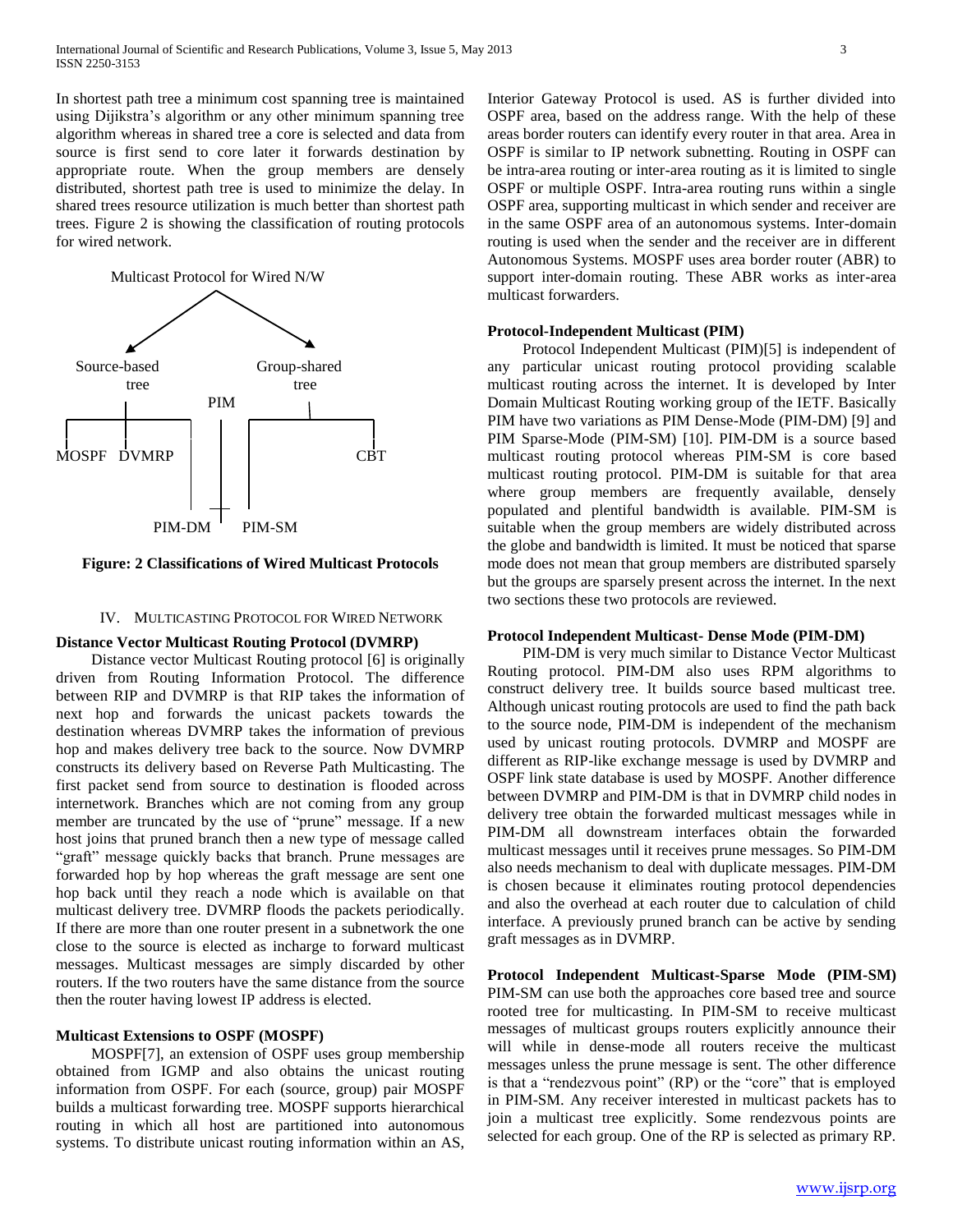All packets destined for any multicast group are forwarded by this RP. A designated router (DR) is selected for every multicast domain. Multicast group membership messages are handled by this DR.

#### V. ROUTING STRATEGIES

#### **Core Based Tree (CBT) Multicast Routing Protocol**

 Core based Tree[8,10] is sparse mode, protocol independent shared tree protocol. CBT is rooted at Core routers. One more router in every domain is present known as Designated Router. Multicast Group Membership messages are handled by these DRs.

#### **Finding Core Router**

 In the CBT domain a set of routers are configured as candidate core routers. Candidate core messages are exchanged using these routers. One of the router among these is elected as Boot Strap Router. This Boot Strap router selection is priority based. If equal priority is there then router having highest IP is selected. Now candidate core messages by the other core routers is unicasted to the Boot Strap Router as a keepalive in every 60 seconds. A candidate core set is assembled using these candidate core messages. Now using boot strap messages this candidate core set is advertised to all CBT routers in that domain. To join a group using IGMP router runs a hash algorithm against candidate core set. This gives the correct core router for that group.

#### **Finding The Designated Router**

 Designated Routers are elected using the HELLO messages on a multi access network. CBT DR concept is same as MOSPF DRs and DVMRP Designated Forwarders. RPF is not used by CBT for checking the forwarding of packets. When there are multiple paths towards the core then DRs are especially important for preventing loops. CBT interfaces are configured using preference values between 0 and 255. A HALLO message carries these values. Routers having preference values between 1 and 254 are eligible to become DR. The lower number gets higher preference that is a preference value with 5 is more eligible with preference value 10. CBT router having preference value 0 is selected as DR as shown in figure 3.



**Figure: 3 CBT electing designated router (DR)**

#### **Working of CBT**

 The location of Core can be anywhere in the network, one Core can be used as root for many group trees. Links leading to interested receivers are included in CBT. Any host is interested to join any particular group may join using IGMP membership report message. Using explicit join, CBT router forwards packet for a particular group. This router graft itself from the multicast tree of that group. Now router first checks the core for that particular group in its routing table and a JOIN\_ REQUEST message towards the core is forwarded. These JOIN\_REQUEST messages are examined by the next hop routers for the group and core addresses. If router is an on tree router or a core router a JOIN\_ACK message to the originator of JOIN\_REQUEST is sent. It indicates that Originator now successfully joined. If the router is neither in group tree nor the core, must join the tree also. Router consulting its own routing table for core identification and a JOIN\_REQUEST message is forwarded upstream. If the JOIN\_ACK is not received within 7.5 seconds this transient join state is deleted and unsuccessful join is considered. Two interfaces are present, upstream towards the core is called as parent interface and downstream towards the group member is child interface. When tree is created using JOIN\_ACK, an ECHO\_REQUEST is sent every 60 seconds by the child router to its parent router. Only the originating child routers address is present in this ECHO\_REQUEST message. An ECHO\_REPLY message is responded by the parent listing those groups for which messages are forwarded. A timeout period of 70 seconds is there for ECHO\_REPLY after that parent router is declared as unreachable. Likewise if a group is not listed in the past 90 seconds this is also declared as invalid. Two messages are now sent as QUIT\_NOTIFICATION upstream towards parent router and FLUSH\_TREE downstream for listing all invalid group addresses. This FLUSH\_TREE is further sends towards the downstream and so on till all branches of tree having routers

 Routers are deleted. QUIT\_NOTIFICATION message is also used for pruning. For checking of a particular group that there are no attached members, a router uses IGMP leave group messages. By checking it, router forwards QUIT\_NOTIFICATION message to its parent router. This message contains that group address to be pruned. If there are no group members attached to this parent router and no child interfaces are present then this parent router also forwards the QUIT\_NOTIFICATION message upstream. This continues until a core or an active on tree router is obtained.

#### **Centralized Multicast (CM)**

 All major multicast routing schemes assumes that the routers participate in data movement and control algorithm both. For example if we see the DVMRP approach we will find that multicast routers forwards packets and also participate in DVMRP protocol. Similar requirements are with the CBT and PIM. By involving in both data forwarding and control algorithm, complexity of router is substantially increased. For multicast forwarding router needs to support complex routing and if flow and reservation protocol are also be there it will make the task much more difficult. We will take the approach that not only decouples data movement and control but special control elements that centralize the control. A two level hierarchy as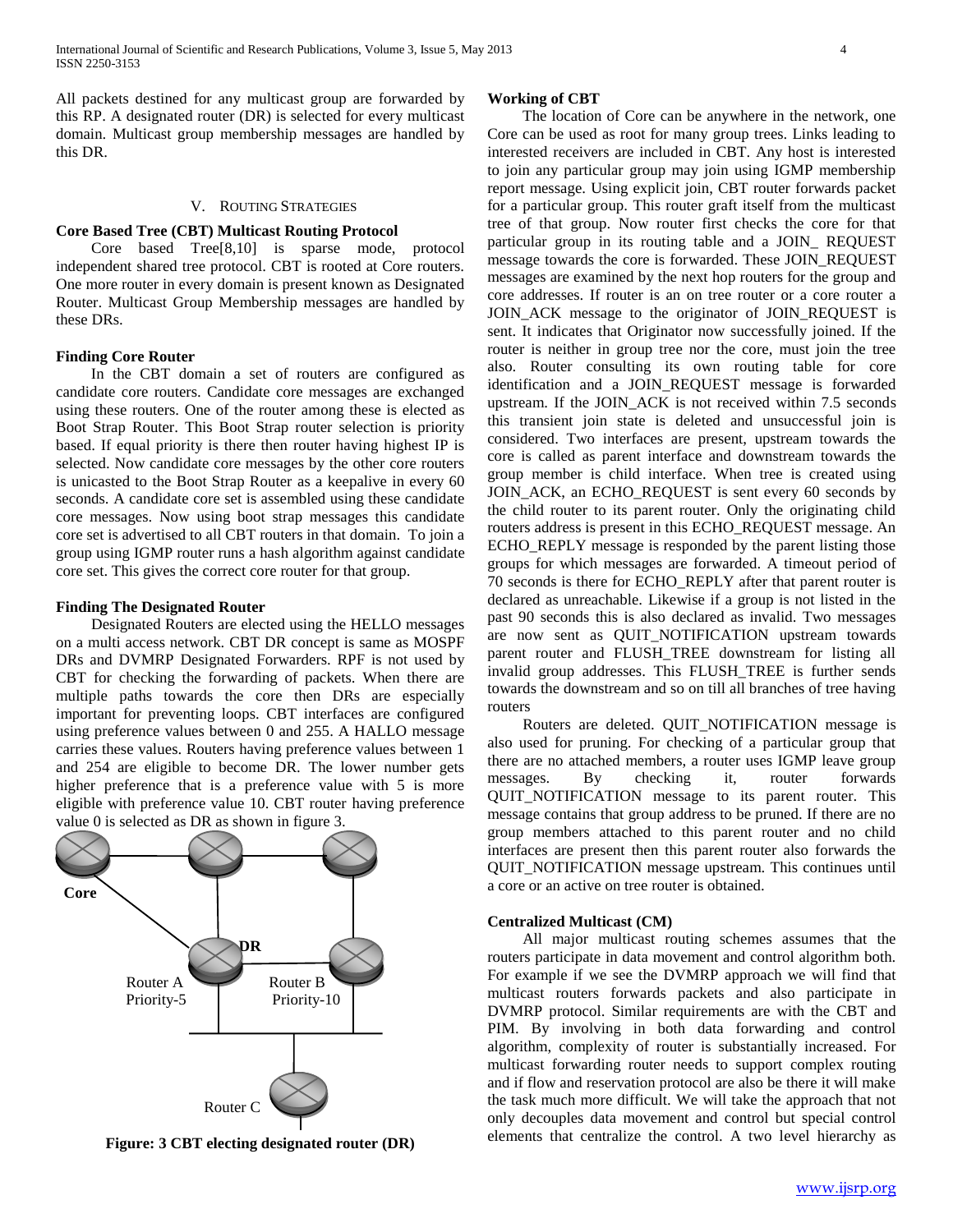shown in figure 4 is used to arrange the control elements. This two level controls the multicast routing within autonomous system and between autonomous systems. Autonomous systems (ASs) are also called as domains. Control element in each domain is called a gateway and the other one linking these gateways is called as root controllers. Figure 4 is showing the gateways and root controllers. Our approach is to centralize the control, because of this it is called as Centralized Multicast or CM [14].

 In CM, Each domain is having a well known gateway. Host interested to join a particular multicast group determine the IP address of the gateway. Host may discover the group IP address in variety of ways. Host can get the address using session discovery or a centralized server.

#### **Working of CM**

 When a new sender comes in the contact of gateway, it grafts the sender if a multicast tree exist otherwise creates a new tree with only node as sender. Grafting is done as a shortest path tree from sender to the existing tree by sending ADD messages. These messages are forwarded using appropriate routers. If creates the tree with only one node then no computation of shortest path is done. This working is if groups are present within domain.

If the group span across different domains the new sender first contacts the gateway present in that domain. Now This particular gateway contacts with the nearest root controller. Now two cases arise whether the root controller knows that particular gateway or it does not know the presence of that gateway. If the root controller knows the group it forwards the JOIN message to that gateway of domain. Group is created by this gateway for admission control. Gateway replies with an OK message to root controller. On receiving the OK message from gateway, root controller grafts the sender. If the root controller does not know the existing group, either group is not present or it is present and not known by root controller. In both cases root controller waits for a certain period. This period is state exchange period to know about the group. A new group is created by the root controller if the group does not exist. And information is forwarded to other root controllers. If the group is existing then root controller grafts that sender in the tree present. In CM the tree within the domain can be source specific shortest path tree or bidirectional shared tree whereas in inter domain multicasting a shared tree is used.



**Figure: 4 Gateways and root Controllers**

 In CBT a JOIN message is forwarded from a router to the core. This message goes through different intermediate routers in the shared tree to that particular node. In CM the JOIN message is first forwarded to the gateway which sends the ADD message to the appropriate routers. The path associated with these ADD messages is same as the path associated with the shared tree constructed in CBT. So the CM will take additional messages between the sender and the gateway. So there is an increased overhead in Centralized Multicast with respect to CBT.

#### VI. EXPERIMENTAL RESULT



**Figure: 5 Graph for QoS of Centralized mode showing time interval on x-axis and quality of service on y-axis.**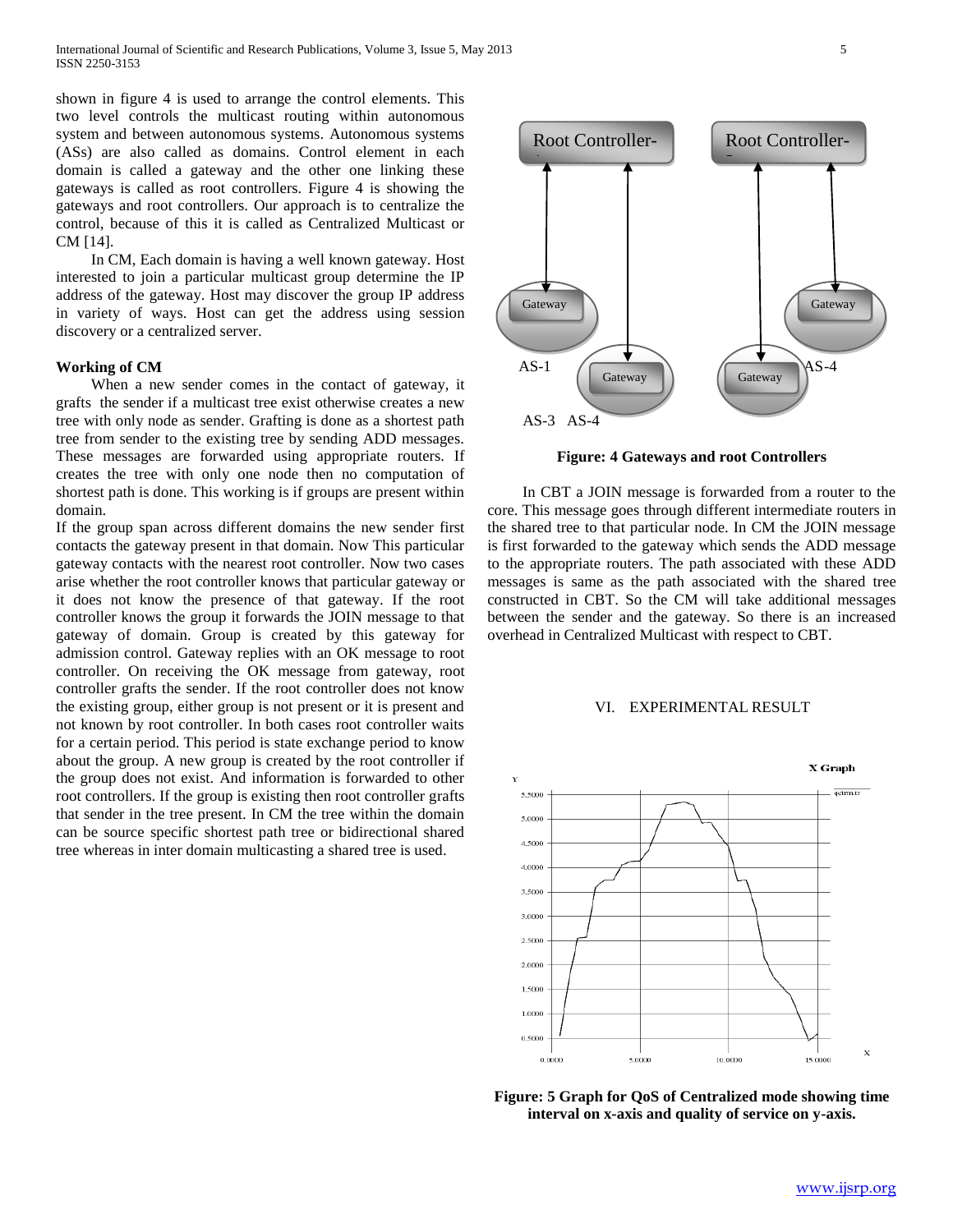

**Figure: 6 Graph for QoS of CBT mode showing time interval on x-axis and quality of service on y-axis.**



**Figure: 7 Performance of Centralized mode showing time interval on x-axis and number of packets on y-axis**



## **Figure: 7 Performance of CBT mode showing time interval on x-axis and number of packets on y-axis**

#### VII. CONCLUSION

 In this paper I have implemented the Centralized mode and CBT mode of routing protocol. NS-2 simulator is used to integrate the module using tool command language. Packet delivery ratio metrics is used to measure the performances. I have made the performance comparison of Centralized mode and CBT mode. The result indicates that the performance of CBT mode protocol is better than the centralized mode protocol.

#### **REFERENCES**

- [1] D. lundberg "Ad Hoc Protocol Evaluation and Experiances of Real World Ad Hoc networking," Uppsala University Department of Information Technology, technical report 2004-026, june, 2004.
- [2] C. E. Perkins, E. M. Belding, Royer, and S. Das. Ad-hoc On-Demand Distance Vector (AODV) Routing. RFC 3561, July 2003.
- [3] Ad-hoc distance vector protocol for mobile ad hoc network http://www.olsr.org/docs/report\_html/node16.html#

Adhoc\_aodv#adhoc\_aodv-accessed on may 2009.

- [4] S. Deering, "Multicast Routing in a Datagram Network" Ph.D. dissertation, Stanford Univ., 1991.
- [5] S.Deering, D. Estrin, D. Farinacci, V. Jacobon, C. Liu, and L. Wei, "The PIM Architecture for Wide Area Multicast Routing," IEEE/ACM Transaction on Networking, vol 4, no. 2, April 1996.
- [6] Pusatri, T. " Distance Vector Multicast Routing Protocol. IETF, Internet draft (draft-ietf-idmr-dvmrp-v3-10)," 2000.
- [7] J. Moy, "Multicast Routing Extension for OSPF" Communications of the ACM, vol 37, no. 8, 1994, pp. 61-66.
- [8] Ballardi, T. "Core Based Tree (CBT Version 2) Multicast Routing: Protocol specification." , RFC 2189 September 1997.
- [9] Adams, A., Nicholas J., and Siadak, W., "Protocol Independent Multicast-Dense Mode (PIM-DM): Protocol specification (Revised)," RFC 3973, Next Hop Technologies January 2005.
- [10] T. Ballardie, P. Francis and J. Crowcroft, "Core Based Tree (CBT): An Architecture for scalable Inter-Domain Multicast Routing," Proceeding for ACM SIGCOMM 93, September 1993.
- [11] Fenner, B., Handly, M., Holbrook, H., and Kouvelas, I., "Protocol Independent Multicast-Sparse Mode (PIM-SM): Protocol specification